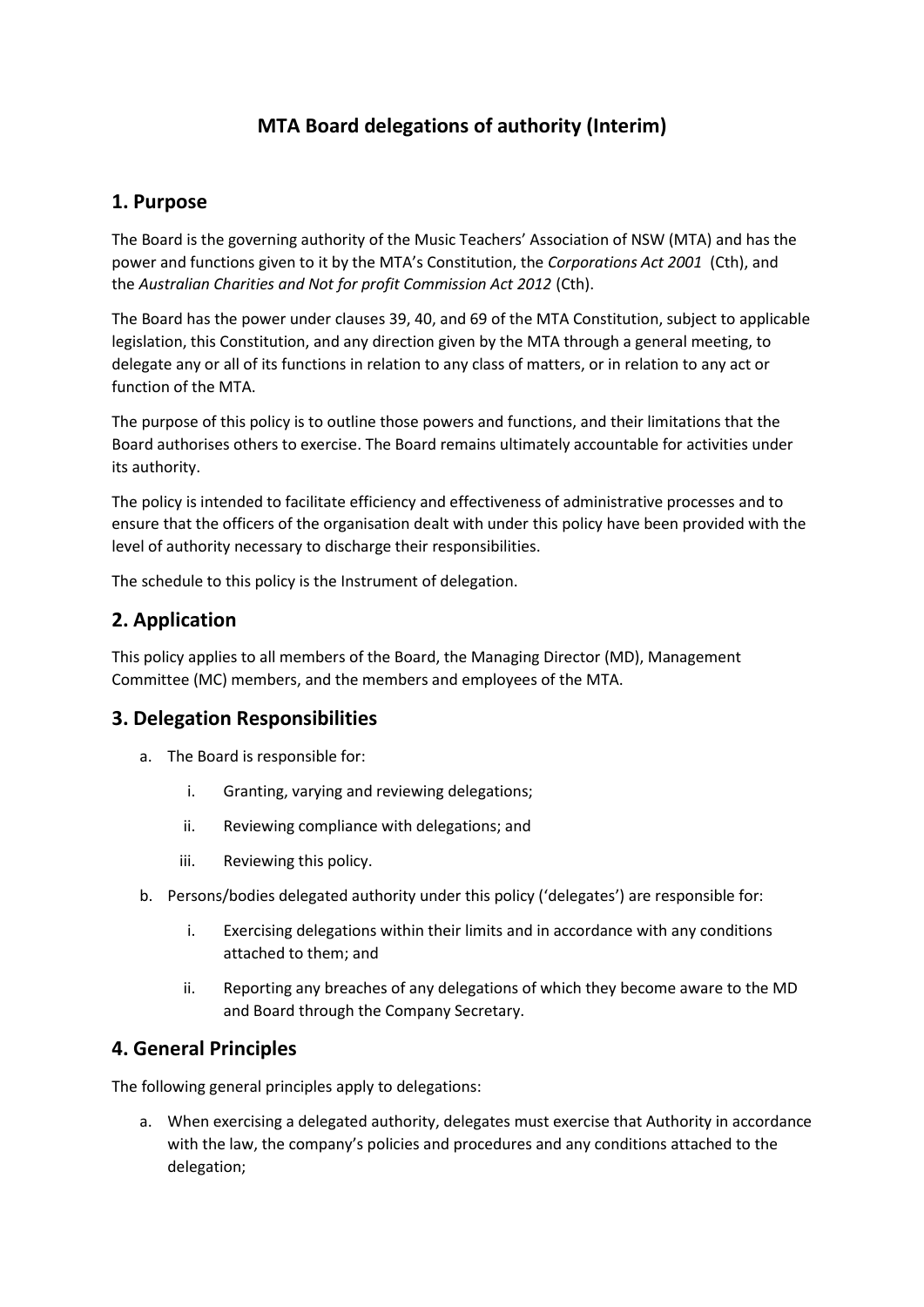- b. The delegate must ensure that for each transaction (individually and in the aggregate) subject to authorisation:
	- i. The expenditure is for a proper purpose in the conduct of business for the company;
	- ii. The exercise of authority does not give rise to a conflict of interest;
- c. Unless otherwise specified, powers are delegated to a position and not to a person;
- d. Where the title of a position changes but the responsibilities assigned to the position do not change, the powers delegated to the formerly named position continue to be so delegated to the re-named position until such time as the Board otherwise determines;
- e. Unless otherwise specified, an authority delegated to a position extends to any person acting in the position;
- f. A delegate must not exercise their delegated authority if in doing so they would personally benefit or it creates a conflict of interest;
- g. In exercising a delegated authority to execute a contract, agreement or otherwise commit the company, employees are to ensure that entry into the contract has been approved by a party with appropriate authority and are to ensure that satisfactory legal and commercial due diligence has been undertaken (e.g. contract review by an Independent Director) prior to signature and signed correctly (i.e. by authorised persons);
- h. A person who approves a transaction beyond their delegation limit will be in breach of this Policy and potentially commits misconduct; and
- i. The authority to approve a transaction is taken to include the authority to terminate or cancel a transaction.

# **5. Breaches of Policy**

Any breaches of the delegations granted by the Instrument must be reported immediately to the Company Secretary, along with the Managing Director.

The Company Secretary must, as soon as practicable, report any breaches of the delegations granted by the Instrument to the Chair and the Chair of the Audit Committee.

## **6. Board Role and Functions**

**6.1** Strategy and Governance

The Board is ultimately accountable for overall governance including setting the MTA mission, vision, values and standards. As part of that role, the Board:

- a. Determines the MTA's strategic aims and objectives;
- b. Reviews the MTA's performance in light of its strategic aims, objectives, business plans and budgets, and financial reports and ensures that any necessary corrective action is taken;
- c. Approves the extension of the MTA's activities into significant new business or geographic areas and for any decision to cease to operate all or any material part of the MTA's business;
- d. Gives effect to any matter approved by the MTA in the AGM;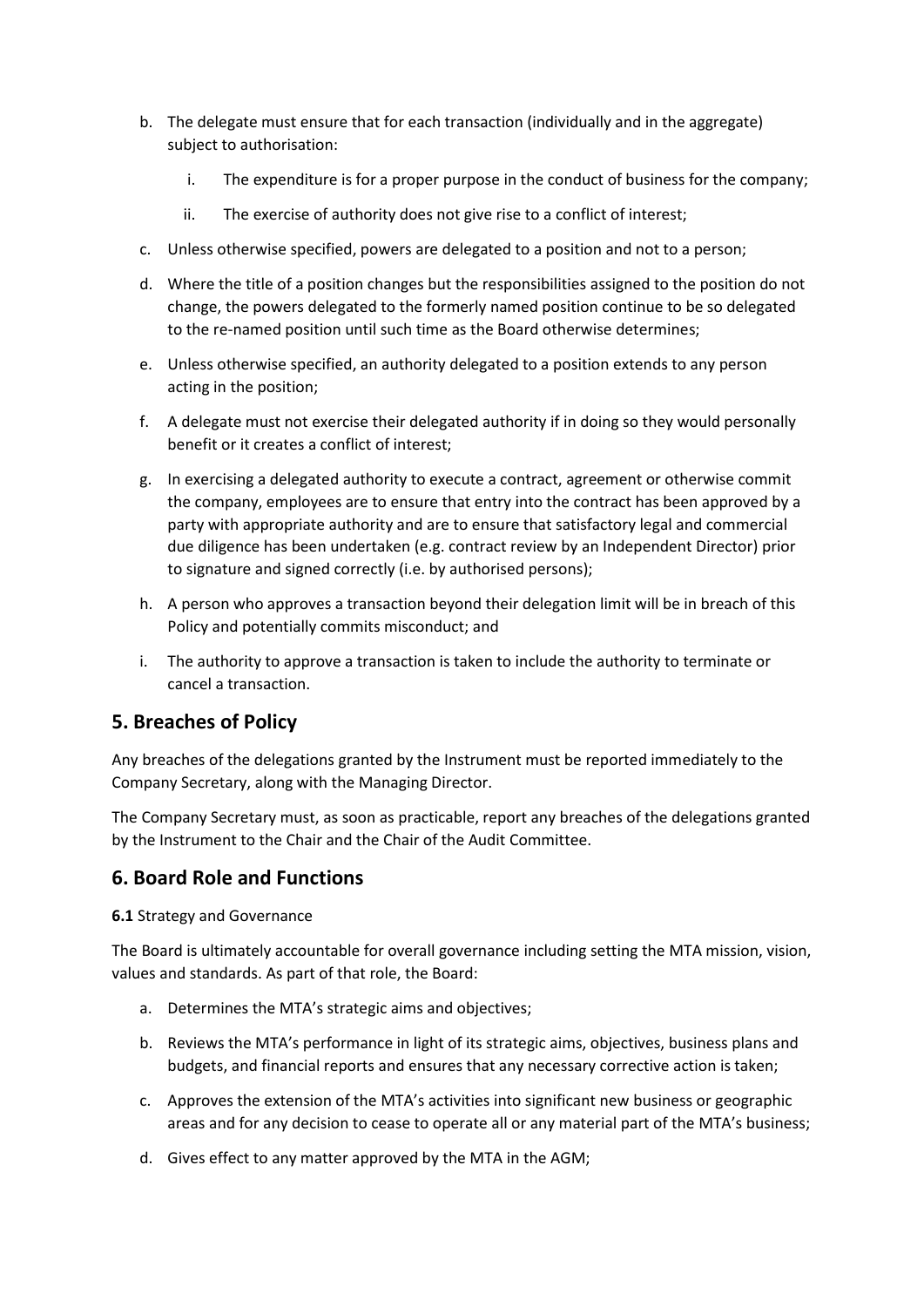- e. Approves the overall levels of insurance for the MTA, including directors' and officers' liability insurance;
- f. Approves capital and operating expenditure budgets and litigation claims.

### **6.2** Compliance

The Board is legally accountable for complying with a range of statutory and regulatory obligations under applicable legislation.

**6.3** Financial Reporting and Financial Controls

The Board is legally accountable for:

- a. Assessing the adequacy of the MTA's accounting and other records;
- b. Approving of the Annual Report, Annual Statutory Financial Reports and Declarations
- c. Approving the Annual MTA budget and significant changes in accounting practices and processes;
- d. Approving expenditure and write-offs; and

#### **6.4** Internal Controls and Risk Management

The Board is legally accountable for ensuring the maintenance of a sound system of internal control and risk management including:

- a. Approving the MTA's risk appetite and risk management policy;
- b. The effectiveness of the MTA's risk management and control processes to support its strategy and objectives;
- c. Approving procedures for the detection of fraud and embezzlement;
- d. Undertaking an annual assessment of the adequacy of the MTA's internal control systems; and
- e. Approving an appropriate statement for the inclusion within the annual report.

### **6.5** Other Powers under the Constitution

The Board has a number of other powers and obligations under the Constitution including:

- a. Setting membership fees (clause 15b); and,
- b. Establishing committees and their governance arrangements (clause 69).

#### **6.6** Contracts

The Board has the power to approve or annul all contracts. All Master Services Agreements must be approved by the Board irrespective of value. Refer Instrument of Delegation.

### **6.7** Communication

The Board has the power to approve the procedure for all external communications.

#### **6.8** Board Governance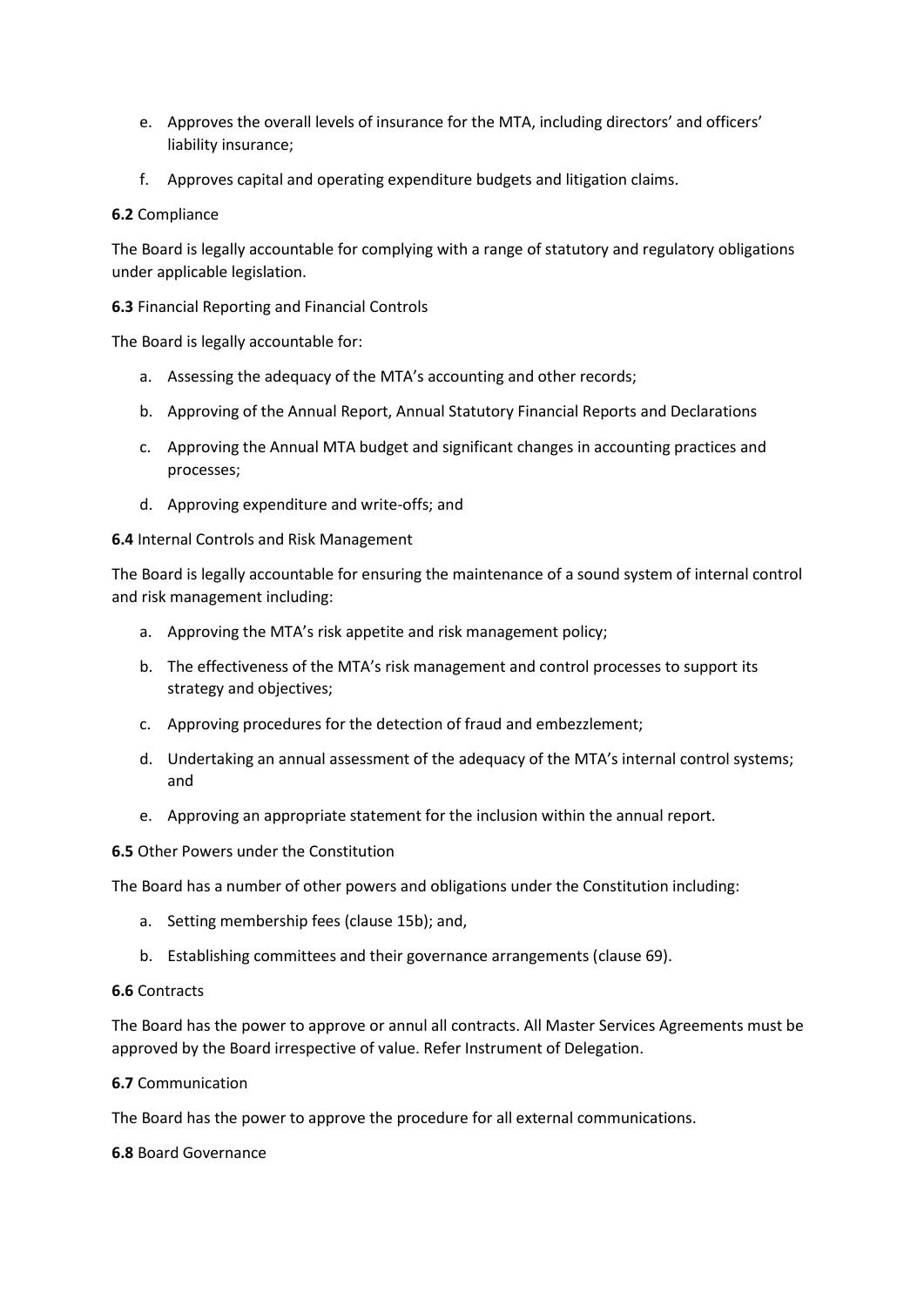The Board has the power to:

- a. Recommend appointment, reappointment or removal of the external auditors to the members for approval in general meeting;
- b. Appoint by co-option to the Board;
- c. Appoint, reappoint or remove members of Board Committees, their Chairs and observers on those committees;
- d. Appoint the Chair of the Board, the Deputy Chair, the MD, and the Company Secretary;
- e. Approve of contracts for the appointment of consultants to the Board; and
- f. Appoint any member of the Board or staff member of the MTA to an external body.

#### **6.9** Remuneration

The Board has the power to:

- a. Recommend and approve the travelling and other expenses properly incurred by Directors in attending and returning from Directors' meetings or any committee meetings or General Meetings or otherwise in connection with the Company's business; and
- b. Determine the remuneration of any or all MTA employees and contractors irrespective of the delegations given to and limitations upon the MD and MC. Refer Instrument of Delegation.

#### **6.10** Corporate Governance matters

The Board has the power to:

- a. Undertake reviews of its own performance, that of its committees, individual directors and committee members; and
- b. Review the MTA's overall corporate governance arrangements.

#### **6.11** Policies

The Board has the power to approve the MTA's strategic policies.

## **7. Management Committee (MC) Role**

- **7.1** Strategy and management
	- a. The MC is accountable to the Board for the day-to-day management of the MTA's operations, ensuring:
		- i. Competent and prudent management;
		- ii. Sound planning;
		- iii. Maintenance of sound internal control systems;
		- iv. Adequate accounting and other records; and
		- v. Compliance with statutory and regulatory obligations.
	- b. The MC is responsible for: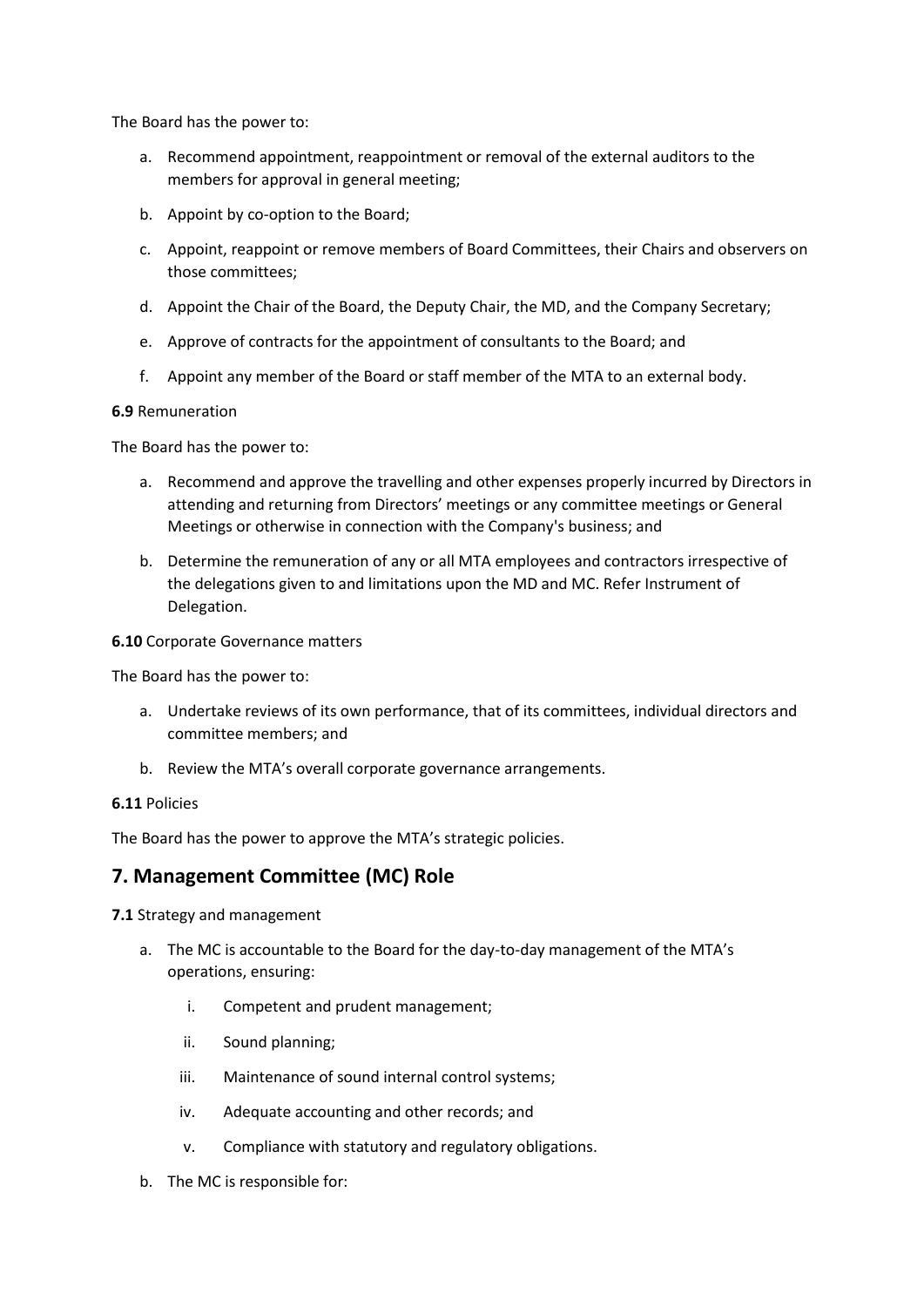- i. In consultation with the Board, developing the MTA's strategic aims and objectives for Board approval;
- ii. In consultation with the Audit Committee, preparation and presentation of the annual operating and capital expenditure budgets for Board approval; and
- iii. Management and reporting of performance, including financial management reports in light of the MTA's strategic aims, objectives, business plans and budgets.

### **7.2** Structure

The MC is responsible for changes to the MTA's line management structure.

**7.3** Financial Reporting and Controls

The MC is responsible for

- a. Preparation and presentation of the Annual Report and Statutory Accounts for approval by the Board and of financial management reports and their implications for the Board;
- b. Approval of expenditure and write-offs and acceptance of grants in accordance with the instrument.
- c. Payment of pass through funding to appropriate parties as defined within contracts, grants or bequests.

**7.4** Internal Controls – MD, Audit Committee Chair and Company Secretary

The MD is responsible for ensuring maintenance of a sound system of internal controls and risk management on the Board's behalf, including:

- a. Implementing, reporting on, and reviewing the effectiveness of the MTA's internal controls, including its risk management framework;
- b. Executing and reporting on the MTA's strategy and objectives.

The Chair of the Audit Committee is the MTA's representative to the Australian Taxation Office and is responsible for the company's obligations under section 252 of the *Income Tax Assessment Act 1936* (C'th).

The Company Secretary is responsible for

- a. Providing advice to the directors and officers in relation to the requirements of the Corporations Act and other corporate law regulations, the MTA's Constitution, regulations and policies;
- b. Advising the Board, its committees and individual directors on corporate governance principles and plans, and the implementation of governance programs;
- c. Acting as the chief administrative officer of the MTA;
- d. Communicating the instructions of the Board, assisting the Board through the implementation of corporate compliance strategies and giving practical effect to the Board's decisions; and
- e. Communicating with regulators with respect to corporate governance related matters, including annual returns and corporate records.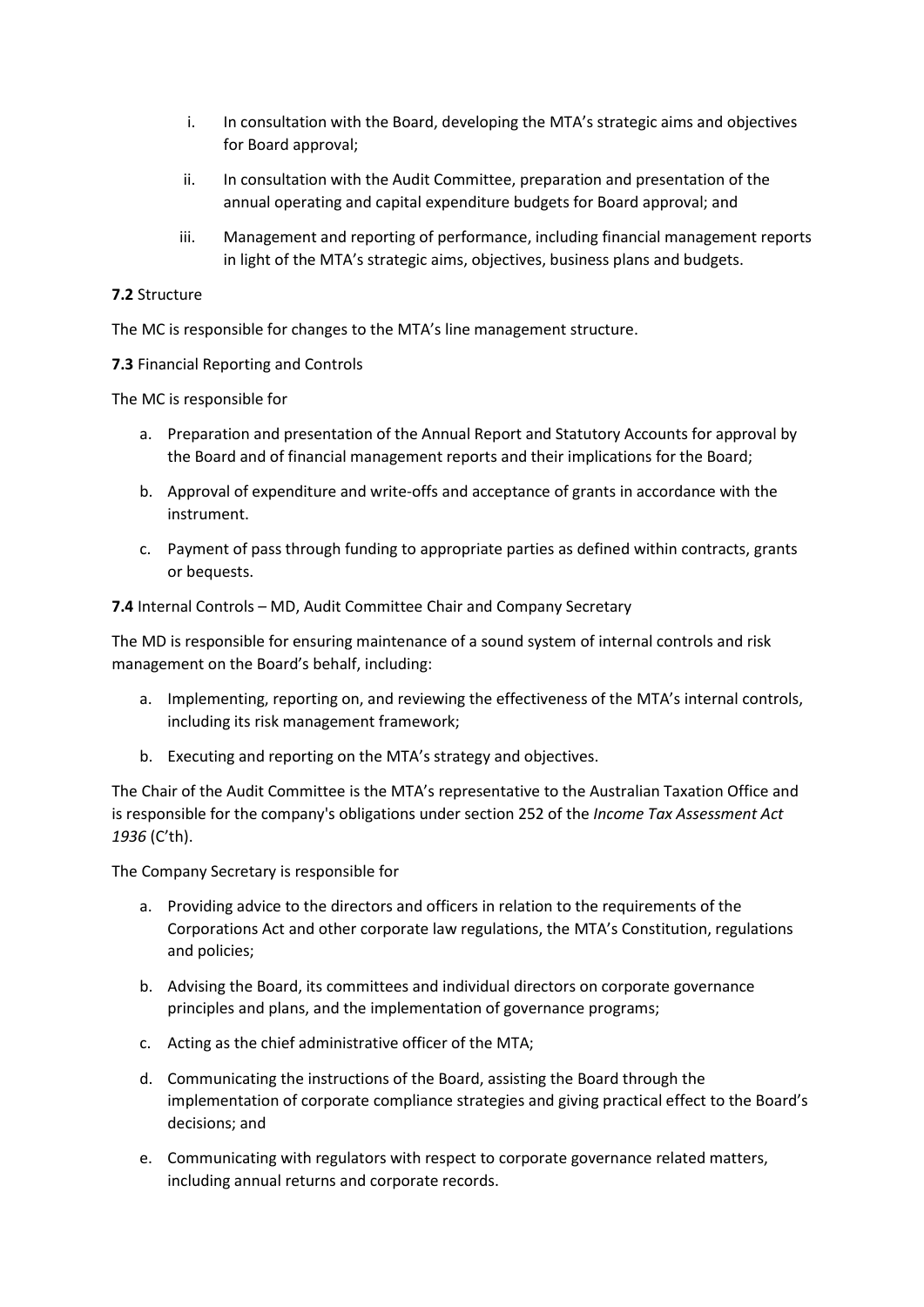### **7.5** Contracts

The MC is responsible for:

- a. Execution and delivery of capital projects;
- b. Management of loans;
- c. Management of acquisitions and disposals of fixed assets;
- d. Management of approved financial investments; and
- e. Approval of contracts and grants in accordance with the instrument.

### **7.6** Communication

The MD is responsible for managing external communications in accordance with the instrument.

### **7.7** Appointments

The MC is responsible for workforce planning and staff appraisals.

### **7.8** Policies

The MD is responsible for implementing and reporting on the effectiveness of the MTA's operational policies and its main strategic policies promulgated by the Board.

# **8. Delegation**

To ensure the efficient operation of the MTA, the Board delegates certain powers and functions to positions described in the Instrument of Delegation in the Schedule to this policy.

A delegation cannot be exercised where the Board member has a conflict of interest and exercise of the delegation will result, either directly or indirectly, in any tangible benefit to the Board member. In such circumstances, the relevant processes under the Constitution and relevant law will be followed.

Where the MD or any member of the MC has a conflict of interest as a result of the delegation, they must nominate an appropriate staff member to exercise the delegation in his/her stead, in accordance with clause 9.

# **9. Further Delegation**

The MD may, for the efficient management and proper operation of the MTA, delegate in their sole discretion any of the individual responsibilities contained within the Instrument of Delegation pertaining to the MD and or MC to other appropriate employees. This further delegation of responsibilities does not release the MD from overall responsibility to the Board.

# **10. Amendment of this Policy**

The Board may make amendments to this policy at any time.

# **11. Responsibilities**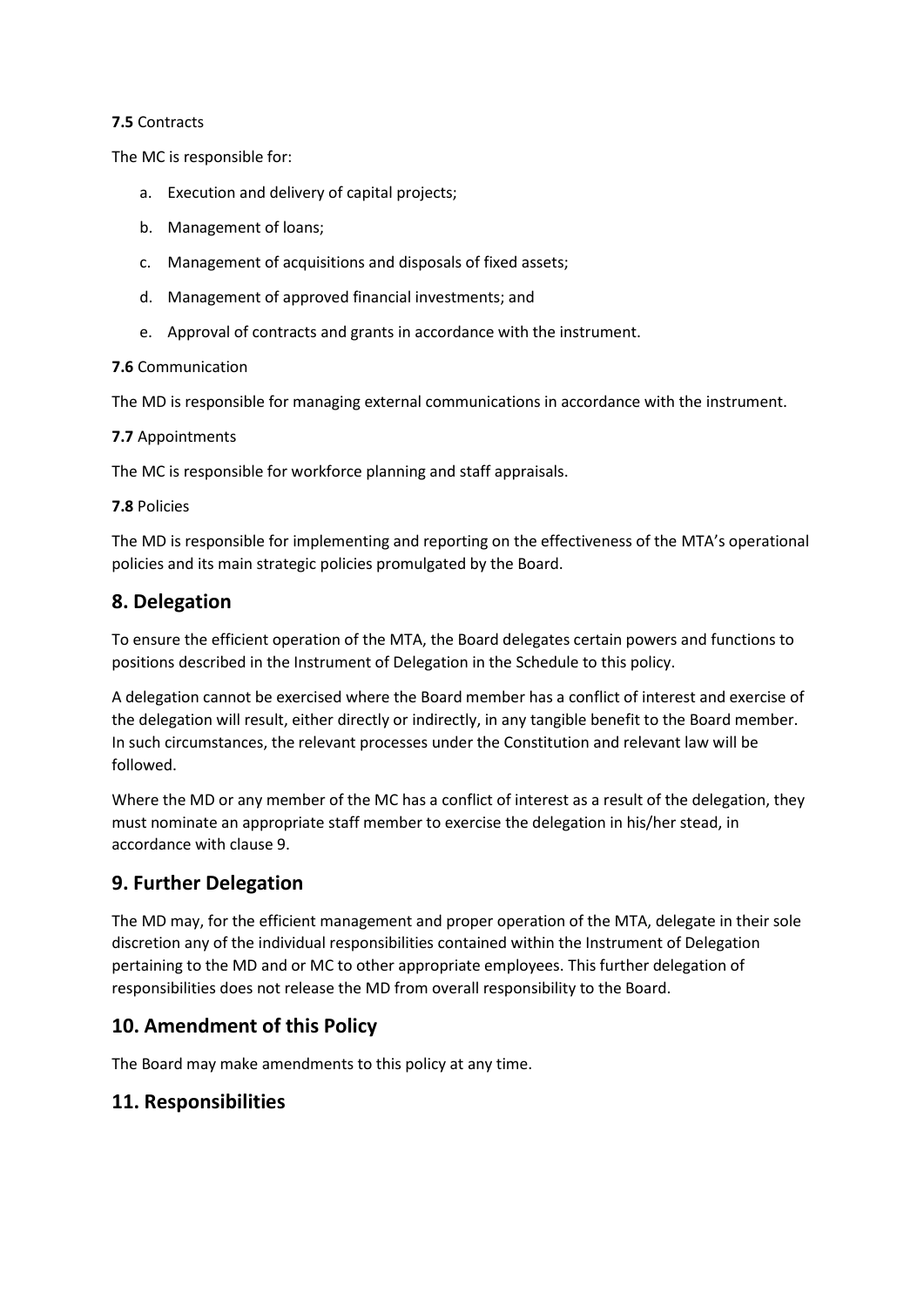| <b>Board</b>     | Responsible for approval of policy, granting, varying, and reviewing<br>delegations and reviewing compliance with delegations. |
|------------------|--------------------------------------------------------------------------------------------------------------------------------|
| <b>MC</b>        | Must comply with the policy.                                                                                                   |
| <b>MD</b>        | Must comply with the policy.                                                                                                   |
| <b>Delegates</b> | Must comply with the policy. Must exercise delegations within specified<br>limits.                                             |
| <b>Members</b>   | Must comply with the policy                                                                                                    |

# **12. Glossary**

| <b>Board Policies</b>                 | Strategic policies promulgated by the Board to implement the Constitution.                                                                                                                                                                                                                                                                                                                                        |  |  |
|---------------------------------------|-------------------------------------------------------------------------------------------------------------------------------------------------------------------------------------------------------------------------------------------------------------------------------------------------------------------------------------------------------------------------------------------------------------------|--|--|
| <b>Master Services</b><br>Agreement   | A head contract with a supplier of goods or services where:<br>the value of the goods or services to be provided is not known at the<br>$\bullet$<br>time of signing the head contract;<br>the goods and services are to be provided under a subsidiary<br>$\bullet$<br>contract on a case-by-case basis; and<br>the subsidiary contract relies on the terms and conditions in the<br>$\bullet$<br>head contract. |  |  |
| <b>Operational</b><br><b>Policies</b> | Non-Board policies created by the business.                                                                                                                                                                                                                                                                                                                                                                       |  |  |
| <b>Pass Through</b><br><b>Funding</b> | Monies paid to the MTA on condition that the MTA disburse those monies at<br>the direction of the originator of the funds.                                                                                                                                                                                                                                                                                        |  |  |

# **13. Related Documents, Legislation and Policies**

MTA Constitution

*Corporations Act 2001* (C'th)

*Australian Charities and Not-for-profits Commission Act 2012* (C'th)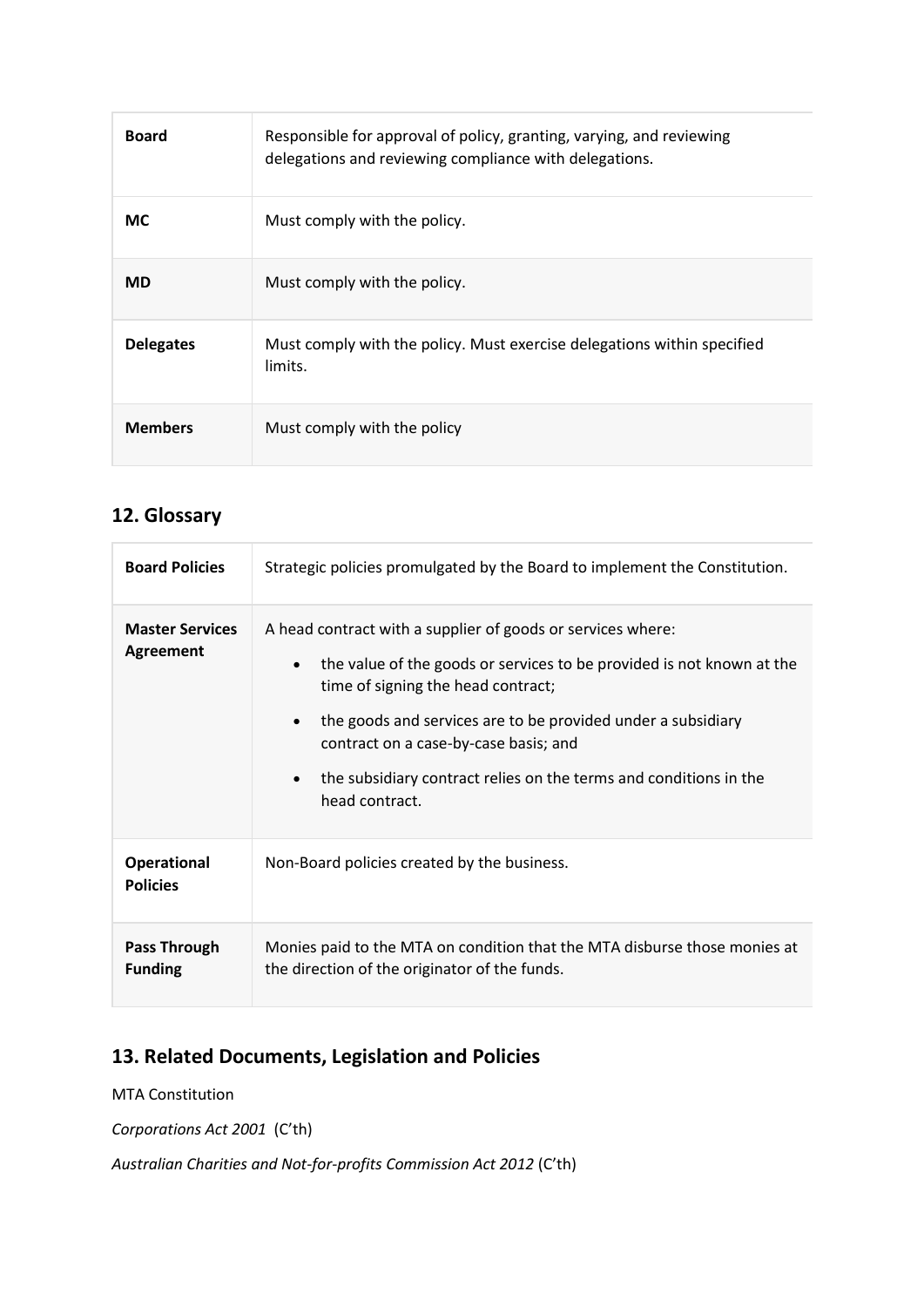MTA Board Charter and associated appendices:

- MTA Definition of Independence
- Director Code of Conduct
- Directors Accountability Statements:
	- o The Chair of the MTA;
	- o Managing Director of the MTA;
	- o Directors of the MTA; and
	- o Board Committee members of the MTA.

## **14. Policy Review and Currency**

This policy is an interim policy that will be formally reviewed within six months approval date.

Schedule

#### Instrument of Delegation

The Board of the MTA delegates the powers and functions specified in Column 2 of the Table to the persons or committee occupying the positions in Column 1 of the Table subject to the limitations identified in Column 3 of the Table. All delegations in this Table are subject to Clause 4 of this policy.

Table

| Position                                                                                                              | <b>Function and Power</b>                                                   | Conditions                                                                                                                                                                                                                                                       |
|-----------------------------------------------------------------------------------------------------------------------|-----------------------------------------------------------------------------|------------------------------------------------------------------------------------------------------------------------------------------------------------------------------------------------------------------------------------------------------------------|
| Chair of the Board, MD<br>and Deputy Chair Jointly                                                                    | Endorsement of externally<br>communicated position statements.              | The Chair or MD may<br>further delegate this<br>power and function in<br>writing.                                                                                                                                                                                |
| <b>MD</b>                                                                                                             | Approval of the content and<br>delivery of external media<br>communications |                                                                                                                                                                                                                                                                  |
| A combination of any 2 of<br>the following: Chair of the<br>Board, MD, Deputy Chair<br>or Chair of Audit<br>Committee | All Operating and Capital<br>Expenditure items above \$X<br>excluding GST   | The exercise of the<br>Directors' delegation<br>between Board meetings<br>is subject to and fettered<br>by any prior resolutions<br>made by the Board.<br>Where the 2 Directors<br>exercise their delegation,<br>they must inform the<br>Board at the next Board |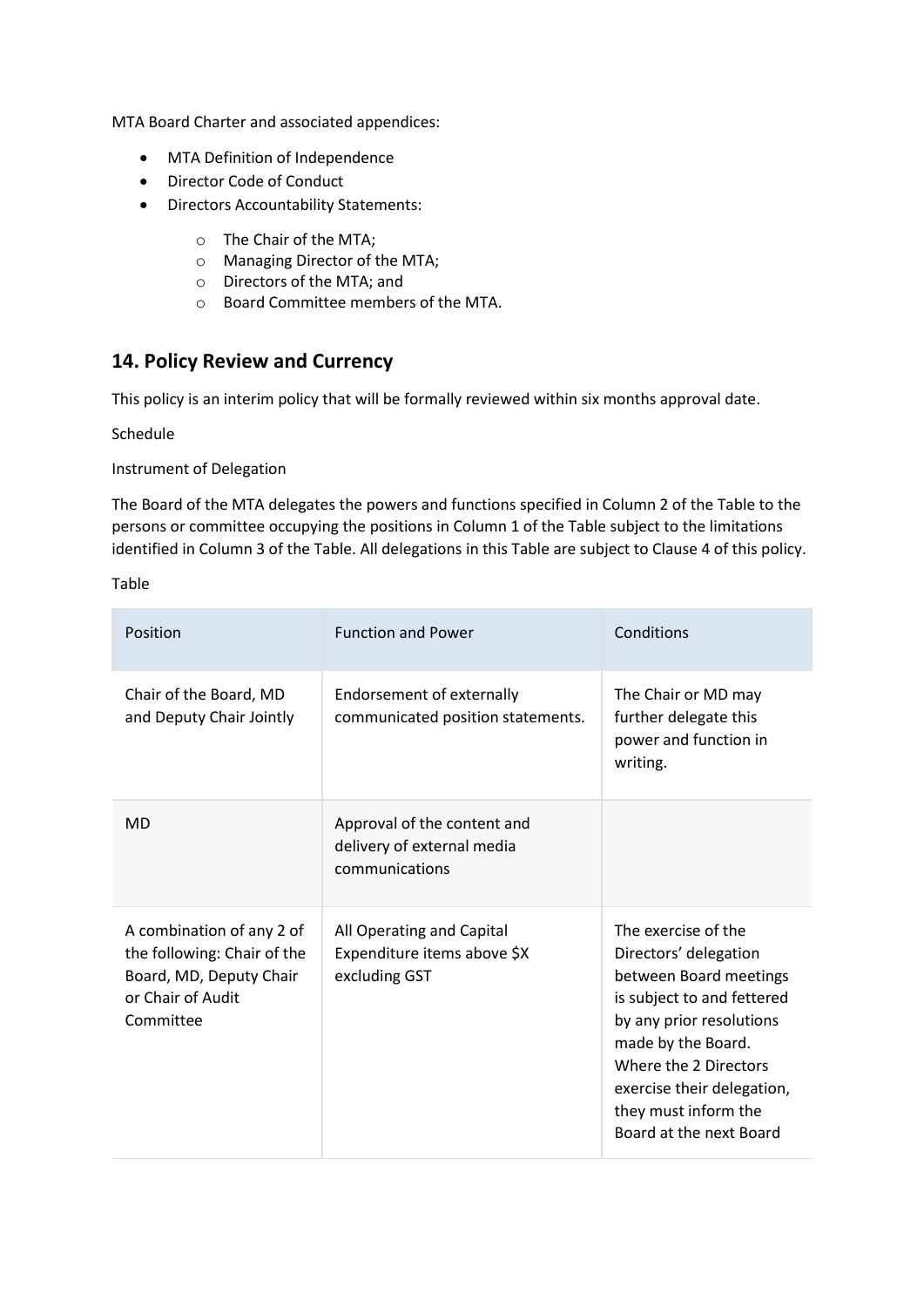|                          |                                                                                                                                                                      | meeting following the<br>exercise of the delegation.                              |
|--------------------------|----------------------------------------------------------------------------------------------------------------------------------------------------------------------|-----------------------------------------------------------------------------------|
|                          | Approval of expenditure and<br>execution of contracts and deeds on<br>any one item or committed amount<br>per supplier with a value of above<br>\$1000 excluding GST | Cannot approve any<br><b>Master Services</b><br>Agreement of any value.           |
|                          | Banking facilities - opening or<br>closing of bank accounts.                                                                                                         |                                                                                   |
| <b>Company Secretary</b> | Execute contracts on behalf of the<br>organisation once approved by the<br><b>Board</b>                                                                              |                                                                                   |
|                          | Execute contracts for the<br>appointment of consultants to the<br>Board with the Chair's written<br>approval                                                         |                                                                                   |
| <b>MD</b>                | All powers necessary and<br>convenient to carry out the MD's<br>role as described in this policy                                                                     | The MD may further<br>delegate any of these<br>powers and functions in<br>writing |
|                          | Payment of employee entitlements                                                                                                                                     |                                                                                   |
|                          | All Operating and Capital<br>Expenditure items up to \$1000<br>excluding GST                                                                                         | Cannot approve any<br><b>Master Services</b><br>Agreement of any value            |
|                          | Approval of expenditure on any one<br>item or committed amount per<br>supplier with a value of \$1000 or<br>below excluding GST                                      |                                                                                   |